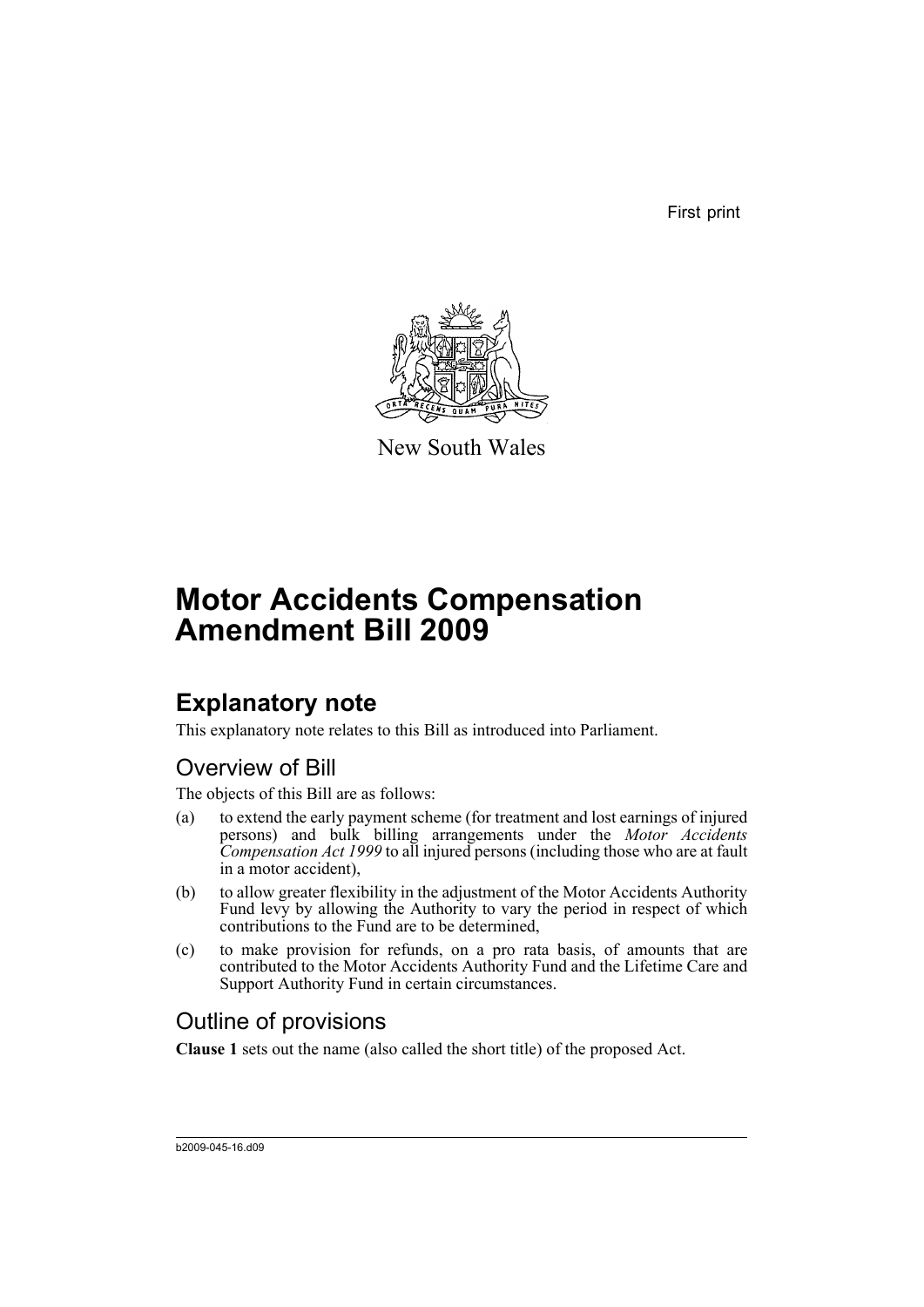Explanatory note

**Clause 2** provides for the commencement of the proposed Act on a day or days to be appointed by proclamation.

#### **Schedule 1 Amendment of Motor Accidents Compensation Act 1999 No 41**

**Schedule 1 [5]** amends section 50 of the *Motor Accidents Compensation Act 1999* to extend the early payment scheme (that is, the payment of treatment expenses and lost earnings of persons injured in a motor accident by the insurer who issued the relevant third-party policy) to all injured persons (whether or not the person's injuries were caused by the fault of the owner or driver of the vehicle in the use or operation of the vehicle and even if the motor accident was caused by the fault of the injured person). **Schedule 1 [1], [3], [4] and [6]** make consequential amendments.

**Schedule 1 [7]** makes it clear that the bulk billing arrangements that may be entered into by the Authority with respect to hospital, ambulance and other expenses may extend to cover such expenses for persons injured in a motor accident even if the motor accident was caused, wholly or partly, by the fault of the injured person. **Schedule 1 [2]** makes a consequential amendment.

Currently, the Motor Accidents Authority is required to determine the Motor Accidents Authority Fund levy on a yearly basis. **Schedule 1 [9]** enables the Authority to assess the amount of the levy within a period determined by the Authority to allow greater flexibility in the adjustment of the levy. **Schedule 1 [8], [10] and [12]** make consequential amendments.

**Schedule 1 [11]** makes provision for refunds, on a pro rata basis, of amounts that are contributed to the Motor Accidents Authority Fund in conjunction with the payment of the premium of a third-party policy if the policy is cancelled on the cancellation of the registration of the motor vehicle to which the policy relates.

**Schedule 1 [13]** enables regulations of a savings and transitional nature to be made as a consequence of the enactment of the proposed Act.

**Schedule 1 [14]** inserts savings and transitional provisions into Schedule 5 consequent on the amendments referred to above.

#### **Schedule 2 Amendment of Motor Accidents (Lifetime Care and Support) Act 2006 No 16**

**Schedule 2** makes provision for refunds, on a pro rata basis, of amounts that are contributed to the Lifetime Care and Support Authority Fund in conjunction with the payment of the premium of a third-party policy if the policy is cancelled on the cancellation of the registration of the motor vehicle to which the policy relates.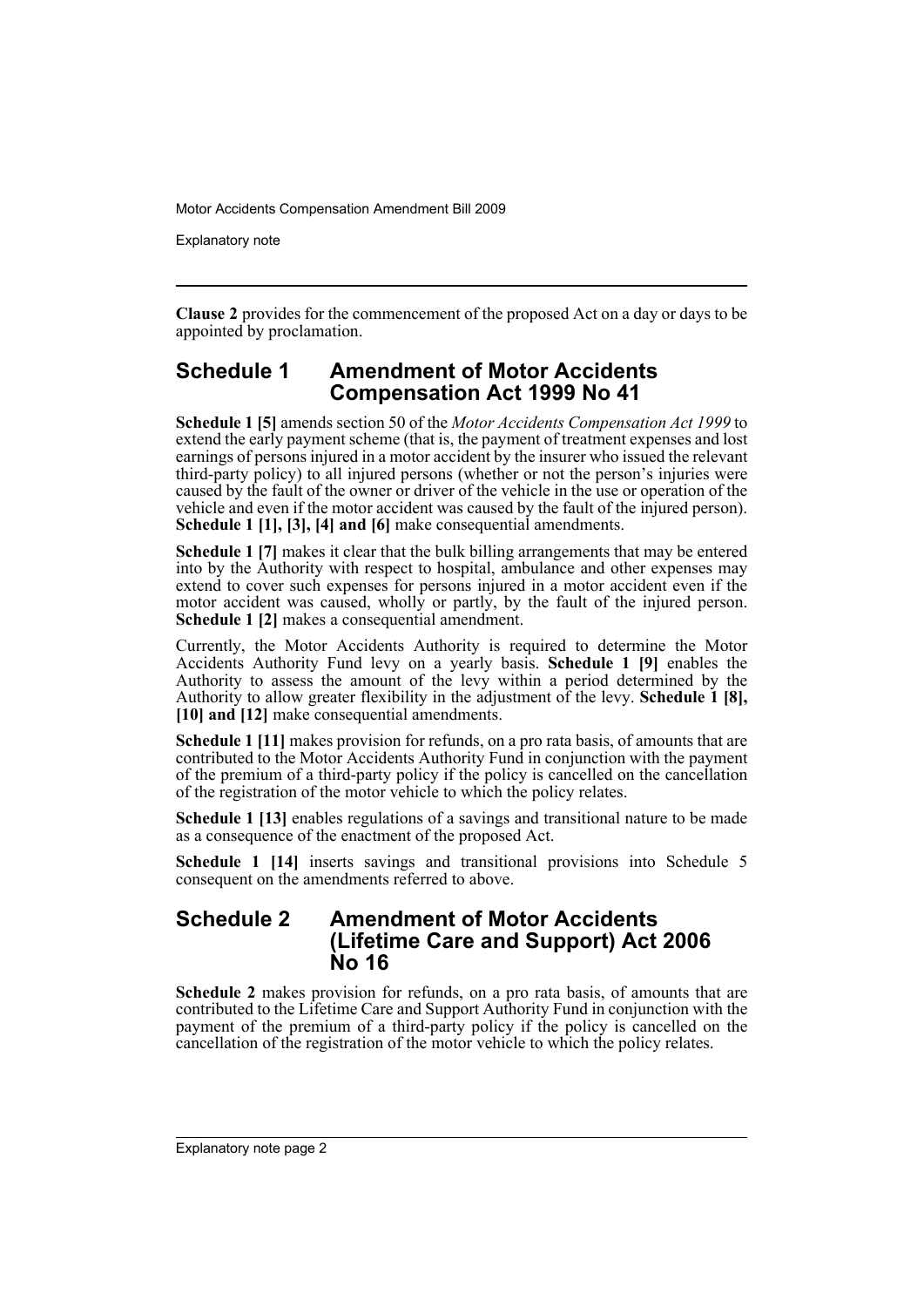First print



New South Wales

# **Motor Accidents Compensation Amendment Bill 2009**

## **Contents**

|            |                                                                            | Page |
|------------|----------------------------------------------------------------------------|------|
|            | Name of Act                                                                |      |
|            | Commencement                                                               | 2    |
| Schedule 1 | Amendment of Motor Accidents Compensation Act 1999<br>No 41                | 3    |
| Schedule 2 | Amendment of Motor Accidents (Lifetime Care and Support)<br>Act 2006 No 16 |      |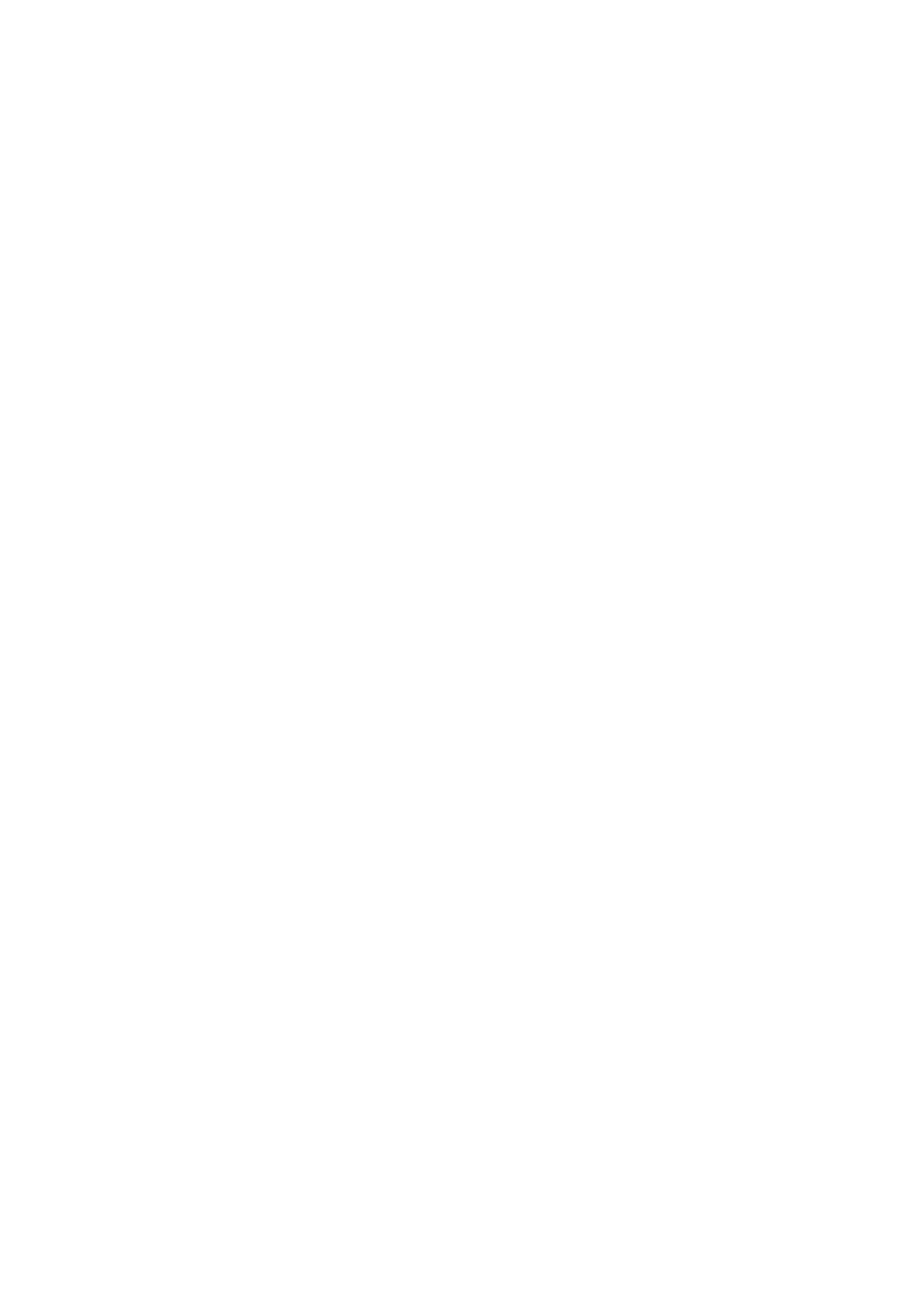

New South Wales

## **Motor Accidents Compensation Amendment Bill 2009**

No , 2009

### **A Bill for**

An Act to amend the *Motor Accidents Compensation Act 1999* to extend the early payment scheme and bulk billing arrangements to all injured persons; and for other purposes.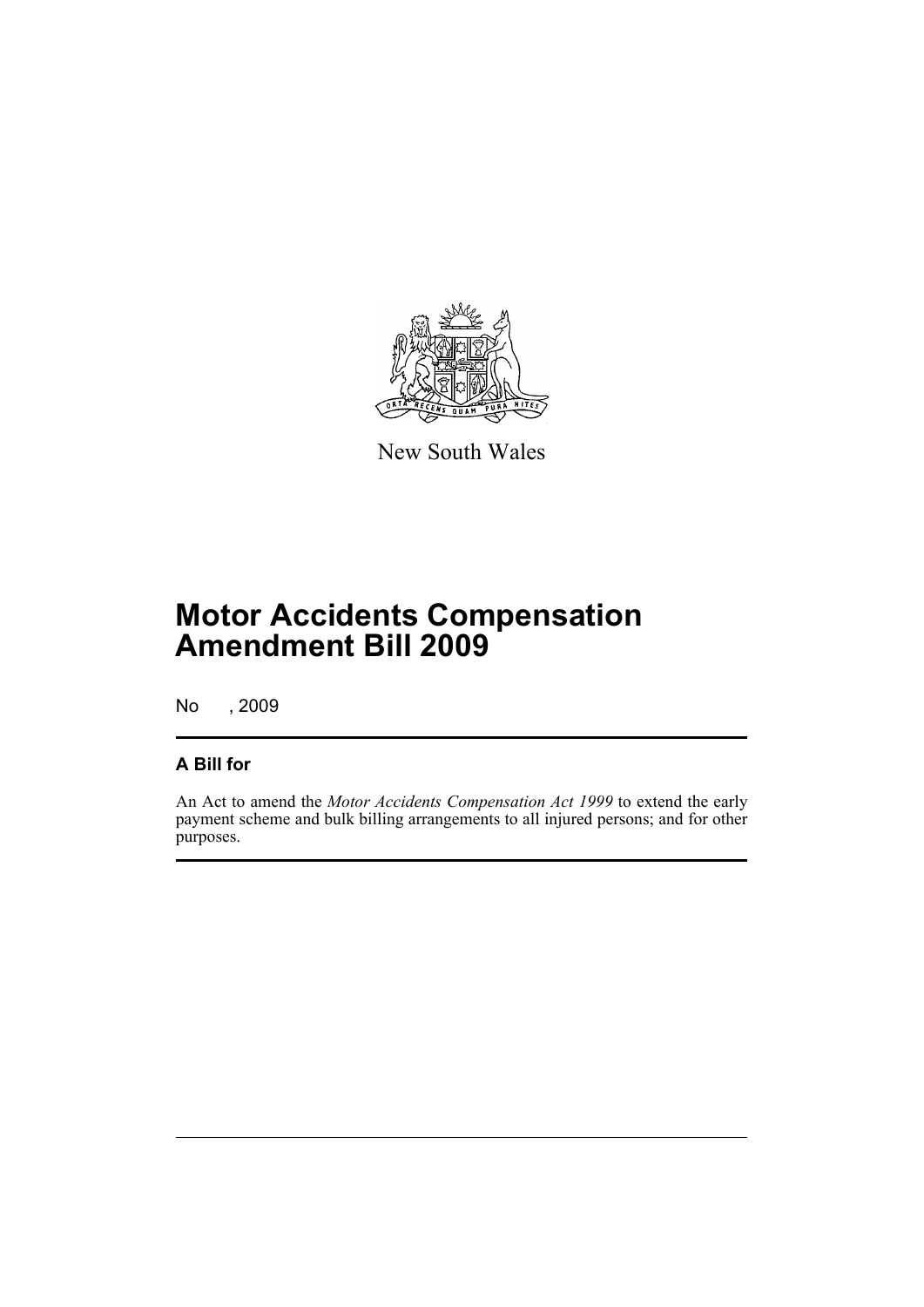<span id="page-5-1"></span><span id="page-5-0"></span>

| The Legislature of New South Wales enacts: |                                                                      | 1             |
|--------------------------------------------|----------------------------------------------------------------------|---------------|
|                                            | Name of Act                                                          | $\mathcal{P}$ |
|                                            | This Act is the Motor Accidents Compensation Amendment Act 2009.     | 3             |
|                                            | <b>Commencement</b>                                                  | 4             |
|                                            | This Act commences on a day or days to be appointed by proclamation. | 5             |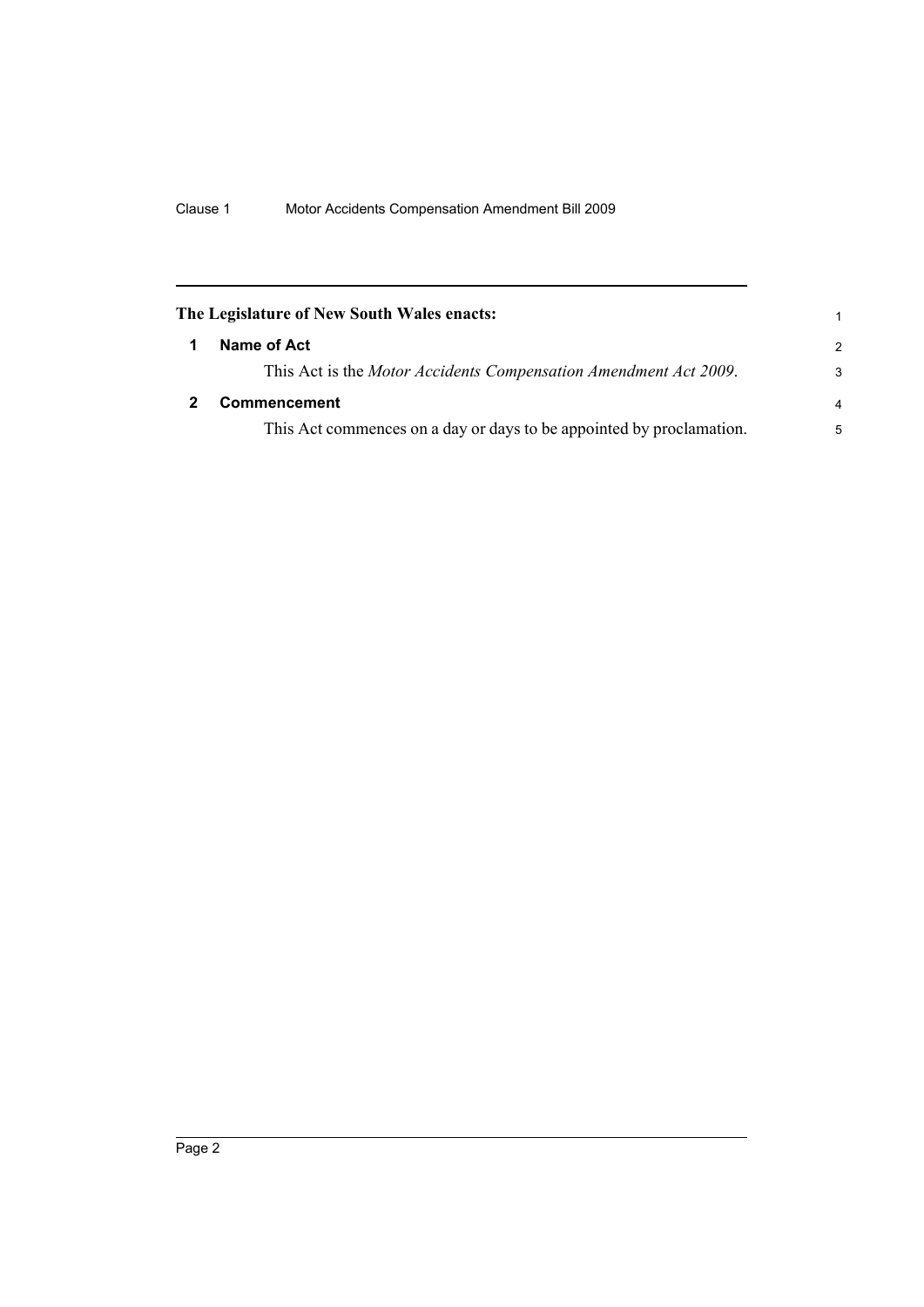Amendment of Motor Accidents Compensation Act 1999 No 41 Schedule 1

1 2

### <span id="page-6-0"></span>**Schedule 1 Amendment of Motor Accidents Compensation Act 1999 No 41**

| [1] |                                                                                                                      | Section 3A General restrictions on application of Act                                                                                                                                                      | 3                   |  |  |
|-----|----------------------------------------------------------------------------------------------------------------------|------------------------------------------------------------------------------------------------------------------------------------------------------------------------------------------------------------|---------------------|--|--|
|     |                                                                                                                      | Insert at the end of the note to section $3A(1)$ :                                                                                                                                                         | 4                   |  |  |
|     |                                                                                                                      | The early payment scheme provided for under Part 3.2 extends to all                                                                                                                                        | $\mathbf 5$         |  |  |
|     |                                                                                                                      | injured persons injured in a motor accident (including at fault drivers,<br>pedestrians and other road users).                                                                                             | 6<br>$\overline{7}$ |  |  |
| [2] | Section 3A (1), note                                                                                                 |                                                                                                                                                                                                            | 8                   |  |  |
|     | Insert at the end of the note:                                                                                       |                                                                                                                                                                                                            |                     |  |  |
|     |                                                                                                                      | The bulk billing arrangements provided for under section 54 extend to<br>any person injured in a motor accident (even if the motor accident was<br>caused, partly or wholly, by the fault of that person). | 10<br>11<br>12      |  |  |
| [3] | <b>Section 46A</b>                                                                                                   |                                                                                                                                                                                                            |                     |  |  |
|     | Insert after section 46:                                                                                             |                                                                                                                                                                                                            |                     |  |  |
|     | 46A                                                                                                                  | <b>Application of Part</b>                                                                                                                                                                                 | 15                  |  |  |
|     |                                                                                                                      | This Part applies despite section 3A (1).                                                                                                                                                                  | 16                  |  |  |
| [4] | Section 48 Notification of motor accident to police and submission of<br>accident notification form to insurer       |                                                                                                                                                                                                            |                     |  |  |
|     | Omit "the motor accident was not caused wholly or mainly by the fault of the<br>injured person" from section 48 (d). |                                                                                                                                                                                                            |                     |  |  |
|     |                                                                                                                      | Insert instead "the person's injuries are a direct result of the motor accident".                                                                                                                          | 21                  |  |  |
| [5] |                                                                                                                      | Section 50 Acceptance of provisional liability by insurer                                                                                                                                                  | 22                  |  |  |
|     | Omit section 50 $(1)$ – $(3)$ . Insert instead:                                                                      |                                                                                                                                                                                                            |                     |  |  |
|     | (1)                                                                                                                  | An insurer of a motor vehicle must give written notice to an                                                                                                                                               | 24                  |  |  |
|     |                                                                                                                      | injured person who has duly submitted a completed accident                                                                                                                                                 | 25                  |  |  |
|     |                                                                                                                      | notification form to the insurer stating whether or not the insurer<br>accepts provisional liability in respect of the treatment expenses                                                                  | 26<br>27            |  |  |
|     |                                                                                                                      | and lost earnings concerned.                                                                                                                                                                               | 28                  |  |  |
|     | (2)                                                                                                                  | It is the duty of the insurer of a motor vehicle involved in the                                                                                                                                           | 29                  |  |  |
|     |                                                                                                                      | motor accident that resulted in an injured person's injuries to                                                                                                                                            | 30                  |  |  |
|     |                                                                                                                      | accept provisional liability in respect of the treatment expenses<br>and lost earnings of the injured person (whether or not the                                                                           | 31<br>32            |  |  |
|     |                                                                                                                      | person's injuries were caused by the fault of the owner or driver                                                                                                                                          | 33                  |  |  |
|     |                                                                                                                      | of the vehicle in the use or operation of the vehicle and even if the                                                                                                                                      | 34                  |  |  |
|     |                                                                                                                      | motor accident was caused by the fault of the injured person).                                                                                                                                             | 35                  |  |  |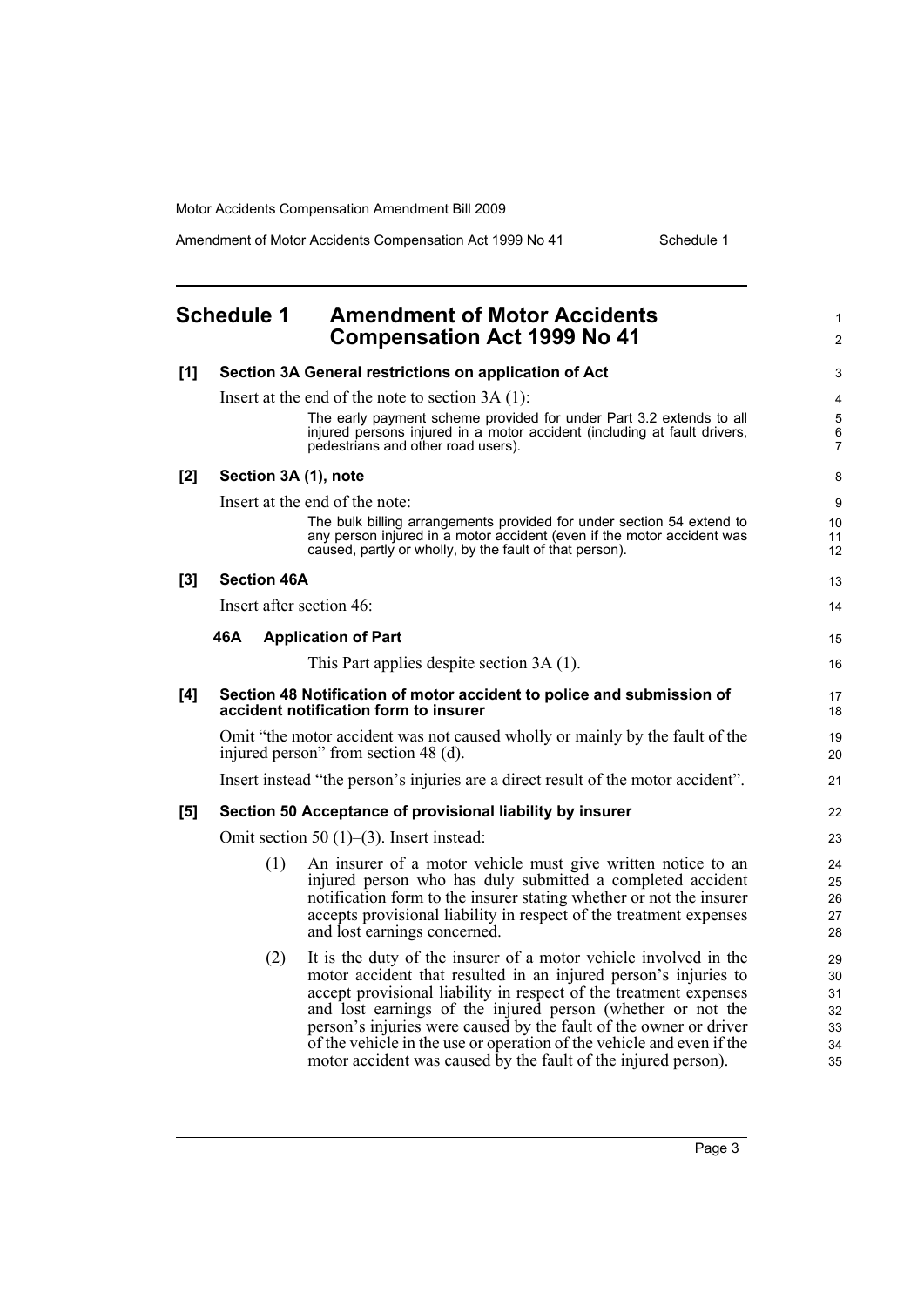1 2 3

22 23 24

25 26

|     |                                                                                    | (3)                    | The notice is required to be given within 10 days after the insurer<br>receives the accident notification form. The regulations may<br>shorten or extend that period.                                                                                                        |  |  |
|-----|------------------------------------------------------------------------------------|------------------------|------------------------------------------------------------------------------------------------------------------------------------------------------------------------------------------------------------------------------------------------------------------------------|--|--|
| [6] |                                                                                    | <b>Section 50 (11)</b> |                                                                                                                                                                                                                                                                              |  |  |
|     |                                                                                    |                        | Insert after section 50 $(10)$ :                                                                                                                                                                                                                                             |  |  |
|     |                                                                                    | (11)                   | In this section:                                                                                                                                                                                                                                                             |  |  |
|     |                                                                                    |                        | <i>insurer of a motor vehicle</i> means the insurer who insures the<br>owner of the motor vehicle against liability in respect of the death<br>of or injury to a person caused by the fault of the owner or driver<br>of the vehicle in the use or operation of the vehicle. |  |  |
| [7] | Section 54 Bulk billing arrangements for hospital, ambulance and other<br>expenses |                        |                                                                                                                                                                                                                                                                              |  |  |
|     |                                                                                    |                        | Omit section 54 (3). Insert instead:                                                                                                                                                                                                                                         |  |  |
|     |                                                                                    | (3)                    | For the purposes of this section, the treatment or conveyance of<br>injured persons includes the treatment or conveyance of persons<br>classified as injured persons in accordance with a bulk billing<br>arrangement.                                                       |  |  |
|     |                                                                                    | (4)                    | Despite section 3A (1), a bulk billing arrangement may extend to<br>expenses of an injured person even if the motor accident<br>concerned was caused wholly or partly by the fault of the injured<br>person.                                                                 |  |  |
| [8] |                                                                                    |                        | <b>Section 211 Definitions</b>                                                                                                                                                                                                                                               |  |  |
|     | Insert in alphabetical order:                                                      |                        |                                                                                                                                                                                                                                                                              |  |  |
|     |                                                                                    |                        | <i>relevant period</i> —see section 213 (2).                                                                                                                                                                                                                                 |  |  |
| [9] |                                                                                    | <b>Section 213</b>     |                                                                                                                                                                                                                                                                              |  |  |
|     | Omit the section. Insert instead:                                                  |                        |                                                                                                                                                                                                                                                                              |  |  |
|     | 213                                                                                |                        | Assessment by Authority of amount to be contributed to Fund                                                                                                                                                                                                                  |  |  |
|     |                                                                                    | (1)                    | The Authority is required, as soon as practicable in respect of<br>each relevant period:                                                                                                                                                                                     |  |  |
|     |                                                                                    |                        | to make an estimate of the total of the amounts to be paid<br>(a)<br>from the Fund during that relevant period, and                                                                                                                                                          |  |  |
|     |                                                                                    |                        | to determine what amounts, if any, are to be set aside as<br>(b)<br>provisions to meet expenditure from the Fund in future<br>periods, and specify for what purpose each such amount is<br>being set aside, and                                                              |  |  |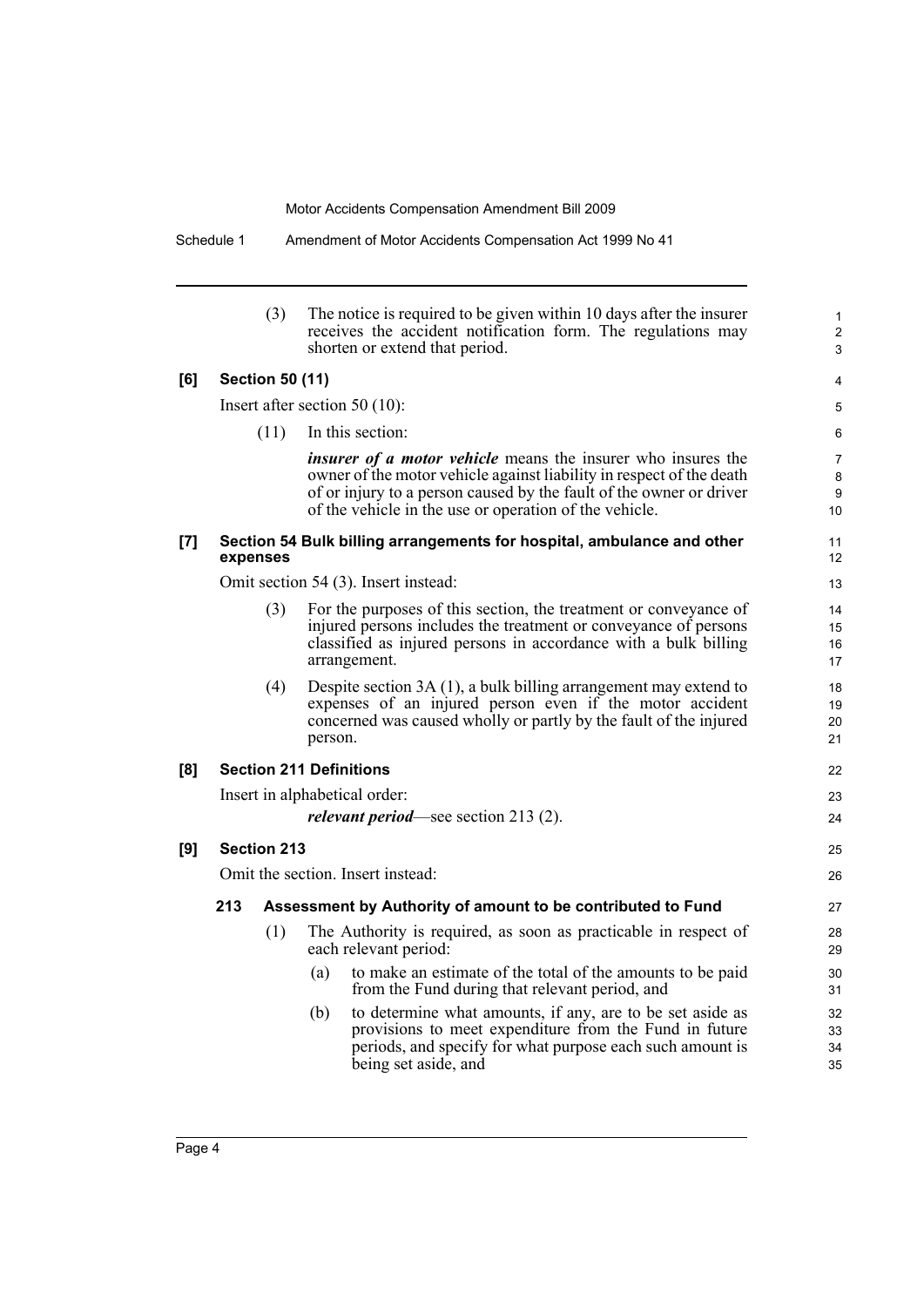#### Amendment of Motor Accidents Compensation Act 1999 No 41 Schedule 1

|        |                                       |     | (c) | to make an estimate of the total amounts (including the<br>amounts already received) to be received into the Fund | 1<br>$\overline{2}$ |
|--------|---------------------------------------|-----|-----|-------------------------------------------------------------------------------------------------------------------|---------------------|
|        |                                       |     |     | during that relevant period otherwise than by way of                                                              | $\mathsf 3$         |
|        |                                       |     |     | contributions in respect of that relevant period under this                                                       | 4                   |
|        |                                       |     |     | Part from persons to whom third-party policies are issued,                                                        | 5                   |
|        |                                       |     |     | and                                                                                                               | 6                   |
|        |                                       |     | (d) | to determine the total amount to be contributed to the Fund                                                       | 7                   |
|        |                                       |     |     | under this Part in respect of that relevant period by persons                                                     | 8                   |
|        |                                       |     |     | to whom third-party policies are issued after having regard                                                       | 9                   |
|        |                                       |     |     | to the amounts likely to be standing to the credit of the                                                         | 10                  |
|        |                                       |     |     | Fund at the beginning of the period, including any amounts<br>set aside in earlier periods as provisions to meet  | 11                  |
|        |                                       |     |     | expenditure in later periods, and the amounts estimated                                                           | 12<br>13            |
|        |                                       |     |     | under paragraph (c) to be received into the Fund during the                                                       | 14                  |
|        |                                       |     |     | relevant period, and                                                                                              | 15                  |
|        |                                       |     | (e) | to specify in writing the estimates, provisions and amounts                                                       | 16                  |
|        |                                       |     |     | to be contributed to the Fund by persons to whom                                                                  | 17                  |
|        |                                       |     |     | third-party policies are issued.                                                                                  | 18                  |
|        |                                       | (2) |     | A <i>relevant period</i> is a financial year or such other period as the                                          | 19                  |
|        |                                       |     |     | Authority determines from time to time to be a relevant period for                                                | 20                  |
|        |                                       |     |     | the purposes of this section. Relevant periods can be determined                                                  | 21                  |
|        |                                       |     |     | so as to overlap but there must be no gap between successive                                                      | 22                  |
|        |                                       |     |     | relevant periods and each relevant period must not be longer than                                                 | 23                  |
|        |                                       |     |     | 12 months.                                                                                                        | 24                  |
| $[10]$ | Sections 214 (1) and (4) and 214A (1) |     |     |                                                                                                                   | 25                  |
|        |                                       |     |     | Omit "financial year" wherever occurring. Insert instead "relevant period".                                       | 26                  |
| $[11]$ | <b>Section 214AA</b>                  |     |     |                                                                                                                   | 27                  |
|        |                                       |     |     | Insert after section 214A:                                                                                        | 28                  |
|        | 214AA                                 |     |     | <b>Refund of Fund levy</b>                                                                                        | 29                  |
|        |                                       | (1) |     | The Fund levy is to be refunded, on a pro rata basis, to any person                                               | 30                  |
|        |                                       |     |     | to whom a third-party policy was issued if the policy is cancelled                                                | 31                  |
|        |                                       |     |     | on the cancellation of the registration of the motor vehicle to                                                   | 32                  |
|        |                                       |     |     | which it relates (except where the registration is cancelled under                                                | 33                  |
|        |                                       |     |     | Division 3 of Part 4 of the Fines Act 1996).                                                                      | 34                  |
|        |                                       | (2) |     | The Authority may give directions or issue guidelines to licensed                                                 | 35                  |
|        |                                       |     |     | insurers with respect to the administrative arrangements of                                                       | 36                  |
|        |                                       |     |     | licensed insurers for payment of refunds under this section.                                                      | 37                  |
| $[12]$ |                                       |     |     | <b>Section 215 Financial year</b>                                                                                 | 38                  |
|        | Omit the section.                     |     |     |                                                                                                                   |                     |

Page 5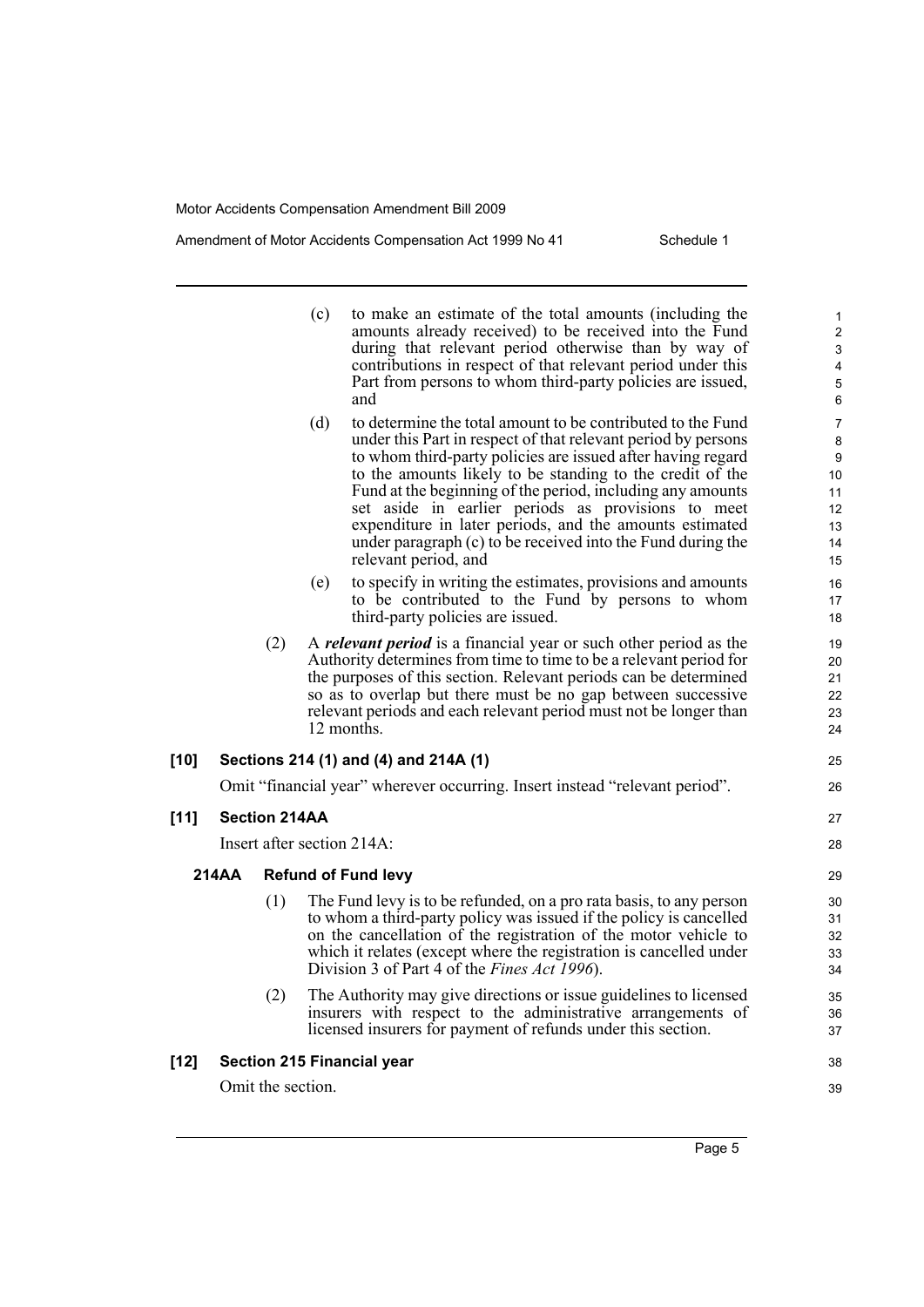Schedule 1 Amendment of Motor Accidents Compensation Act 1999 No 41

| $[13]$                                        |                                                                               | Schedule 5 Savings, transitional and other provisions             | 1               |
|-----------------------------------------------|-------------------------------------------------------------------------------|-------------------------------------------------------------------|-----------------|
|                                               |                                                                               | Insert at the end of clause $2(1)$ :                              | 2               |
|                                               |                                                                               | Motor Accidents Compensation Amendment Act 2009                   | 3               |
| $[14]$                                        | <b>Schedule 5</b>                                                             |                                                                   | 4               |
|                                               | Insert at the end of the Schedule with appropriate Part and clause numbering: |                                                                   |                 |
|                                               | Part                                                                          | <b>Provisions arising from Motor Accidents</b>                    | 6               |
|                                               |                                                                               | <b>Compensation Amendment Act 2009</b>                            | $\overline{7}$  |
|                                               |                                                                               | <b>Extension of early payment scheme</b>                          | 8               |
|                                               |                                                                               | Section 50, as amended by the <i>Motor Accidents Compensation</i> | 9               |
|                                               |                                                                               | <i>Amendment Act 2009</i> , does not apply in respect of a motor  | 10 <sup>1</sup> |
|                                               |                                                                               | accident that occurs before the commencement of that              | 11              |
|                                               |                                                                               | amendment.                                                        | 12              |
| <b>Extension of bulk billing arrangements</b> |                                                                               |                                                                   |                 |
|                                               |                                                                               | Section 54, as amended by the <i>Motor Accidents Compensation</i> | 14              |
|                                               |                                                                               | Amendment Act 2009, does not apply in respect of expenses         | 15              |
|                                               |                                                                               | incurred before the commencement of that amendment.               | 16              |